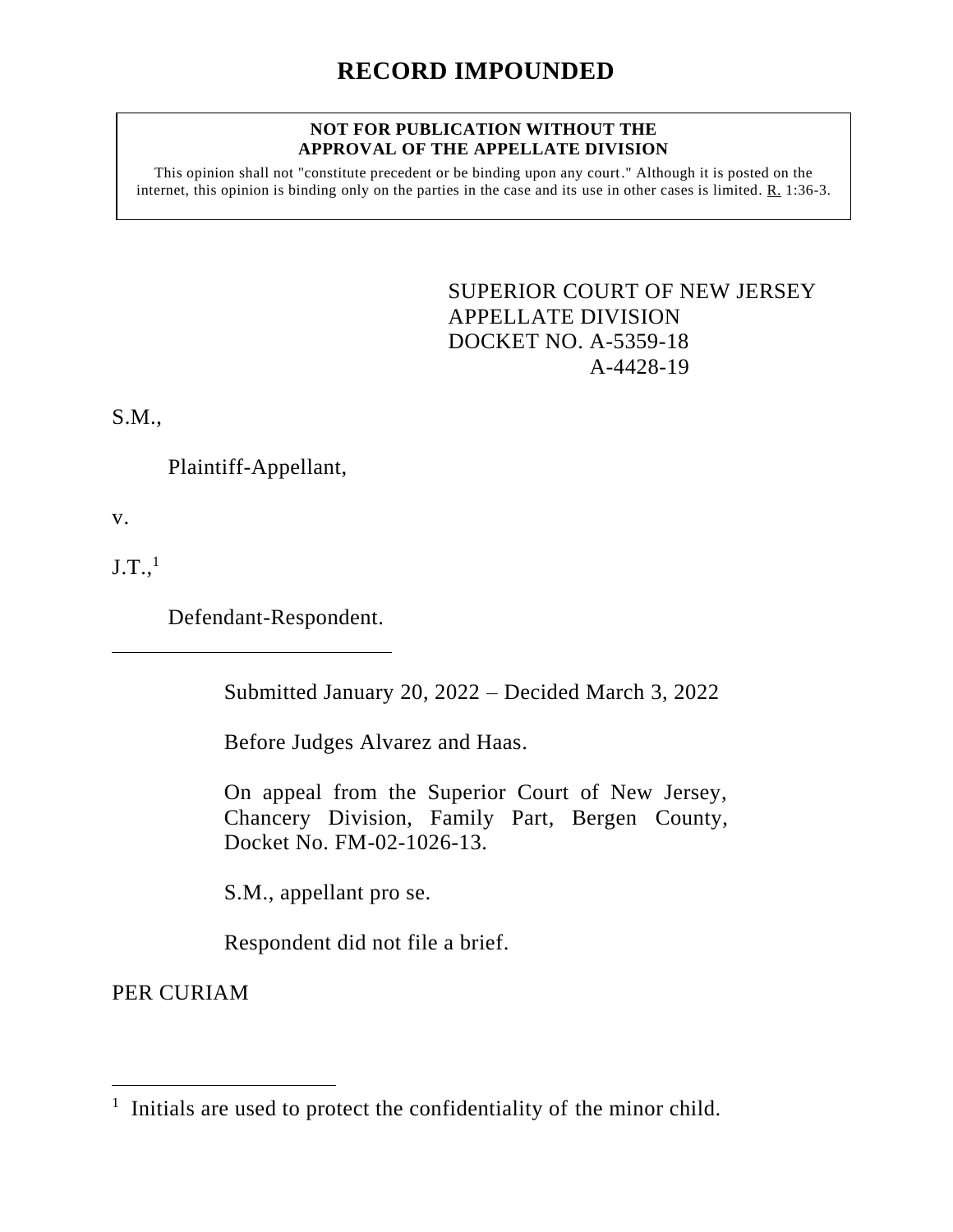The parties, who divorced in 2014, have an eleven-year-old special needs child. Since 2014, plaintiff S.M. has filed thirty-eight motions, including not only for reconsideration, but reconsideration of reconsideration motions. The parties currently operate under a consent agreement, and subsequent enforcement orders, allowing defendant J.T. parenting time one overnight midweek and alternating weekends. In two separate filings, which we consolidate for decision, plaintiff appeals a June 25, 2019 order and 2020 orders issued on June 12, July 24, September 29, and November 13.

We affirm for the reasons detailed by the family part judges who cogently and thoughtfully rendered the challenged decisions. We also affirm because plaintiff's points of error are so lacking in merit—essentially repeating the same unfounded arguments she made in the trial court—as to not warrant much discussion in a written opinion. See R. 2:11-3(e)(1)(E). However, we remand to the trial court to conform the June 12, 2020 order with the accompanying statement of reasons. The remand is limited to the completion of the court's ministerial act of correcting the order.

The parties' child suffers from cerebral palsy, epileptic seizures, and behavioral issues doubtlessly exacerbated by continuous litigation between two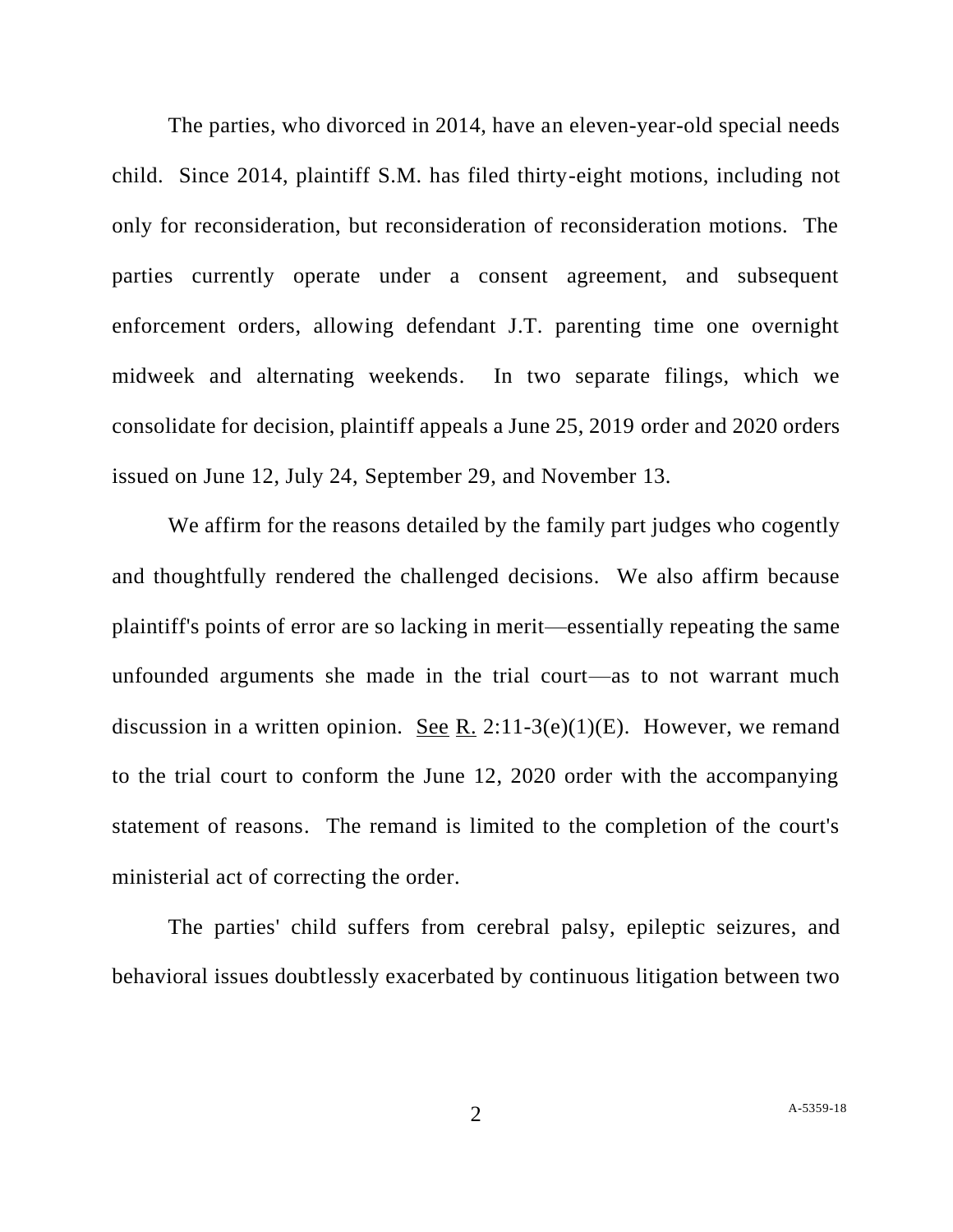loving parents. The record suggests the disputes may be attributable to the parties having quite different parenting styles.

Plaintiff's style has been described by the court-appointed parenting coordinator as follows:

> [Plaintiff's] standards of care are so high, her research so thorough, her documentation so complete, and her expectations so exacting, that any disagreement with her positions, by caregivers, educators, administrators, and [defendant], is met with resistance as fierce and unrelenting as her advocacy for [the child]. This often comes in the form of voluminous and ceaseless email communications, the salient points of which are often lost in the verbosity and sheer number of these communications, leaving the receiver to, literally, throw up his/her hands in surrender, as the main messages are lost in a sea of paper and words.

Plaintiff has twice contacted the Division of Child Protection and Permanency claiming that defendant posed a risk of harm to her child. Neither referral resulted in a finding that defendant had been negligent or abusive in any way. In fact, the second referral caused the agency to express some concern that plaintiff's hyper focus on the child's medical needs could potentially harm the child's well-being.

For his part, defendant tends to minimize the child's medical and educational needs, and has not paid his full share of the costs either of the court-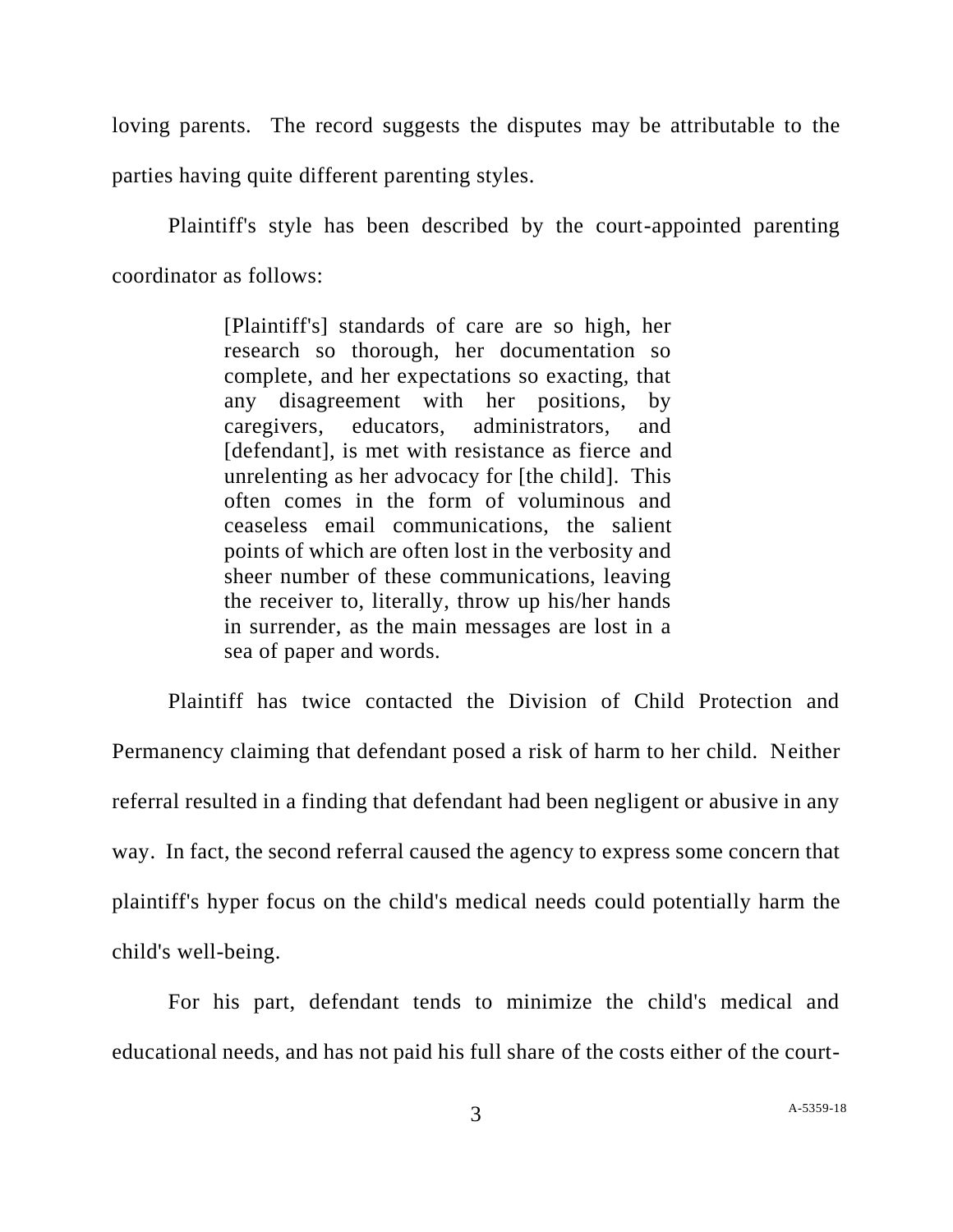appointed parenting coordinator or the guardian ad litem, both of whom are owed thousands of dollars. Defendant believes plaintiff is motivated by a desire to end his parenting time entirely, or at least to interfere with and control it. He did not participate in either appeal. We draw these conclusions about the parties' differing parenting styles from the record.

Only three issues require brief discussion. In the judge's June 12, 2020 orders, she required the parties to confer with the parenting coordinator and the guardian ad litem in a four-way conference before new motions were filed. In the statement of reasons, the judge directed that motions filed in the absence of such a conference "may" be dismissed.

The order the judge signed, intended to embody the conclusions in the statement of reasons, states that motions filed in the absence of a four-way conference will end in "automatic dismissal . . . ." The law is clear that automatic dismissals of motions is not permitted. Parish v. Parish, 412 N.J. Super. 39, 51 (App. Div. 2010). "Where there is a conflict between a judge's . . . oral opinion and a subsequent written order, the former controls." Taylor v. Int'l Maytex Tank Terminal Corp., 355 N.J. Super. 482, 498 (App. Div. 2002).

The "may be dismissed" language in the judge's analysis is permissible as it requires the court to review the application before deciding whether to allow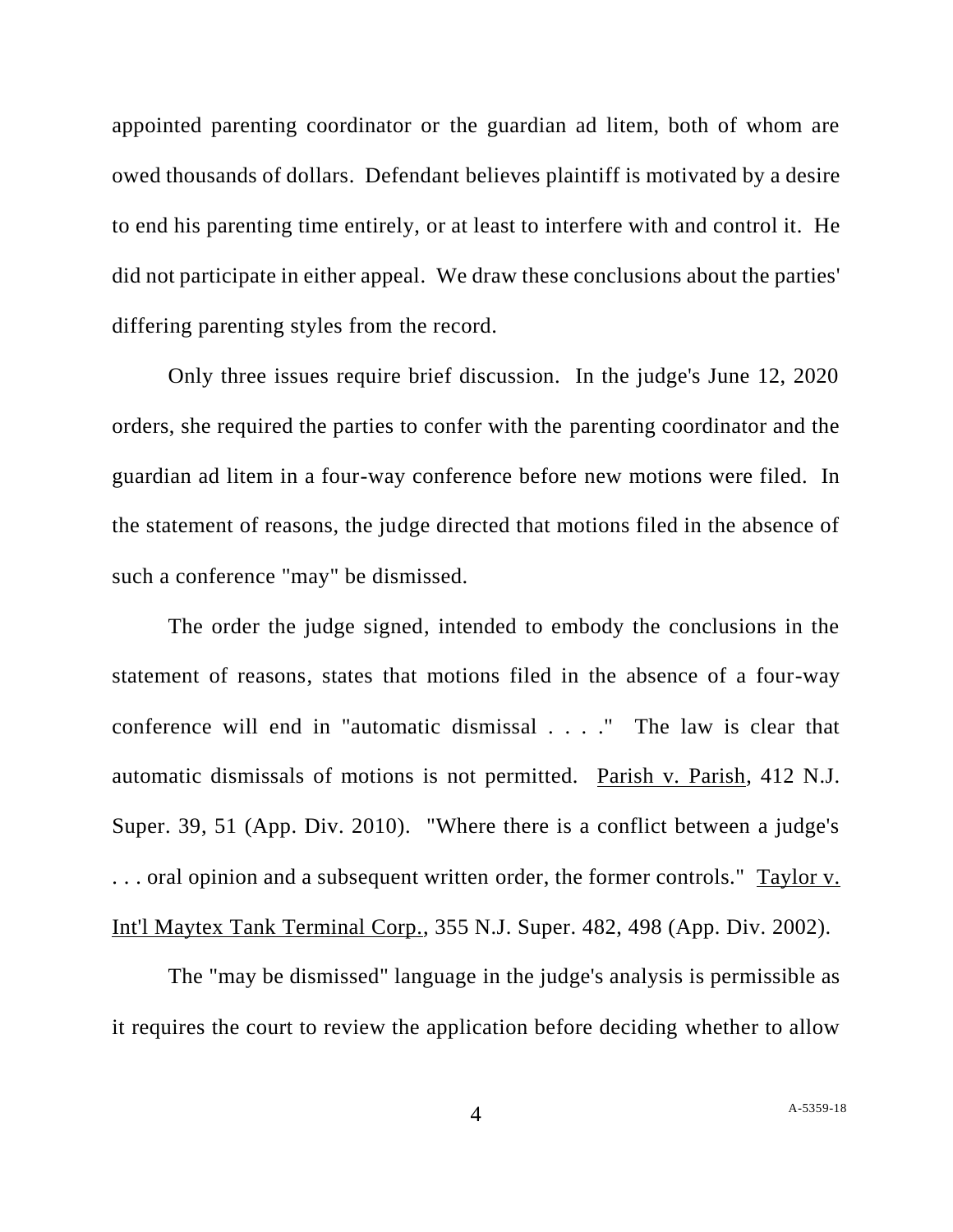the motion to proceed, thus balancing the movant's due process right of access to the court against the adverse party's right to be shielded from repetitive frivolous filings. See Parish, 412 N.J. Super. at 50-51. It is not an abuse of discretion to limit access where "the pleadings demonstrate the continuation of vexation or harassing misuse of judicial process." Id. at 58. Given the remarkable number of post-divorce applications and the repetitive nature of the litigation, the need for limitation is readily apparent. See id. at 49, 51. Thus, the matter is remanded only for the ministerial purpose of conforming the order to the statement of reasons.

The court has not allowed oral arguments on the last two motions for reconsideration filed by plaintiff, decided July 24 and November 13, 2020. A decision to deny oral argument does not mean the court failed to adequately review and consider the voluminous submissions. A court has discretion to do so when motions requests appear vexatious or where "special or unusual circumstance[s]" exist. Filippone v. Lee, 304 N.J. Super. 301, 306 (App. Div. 1997). Since such circumstances exist here, the judge reasonably exercised her discretion.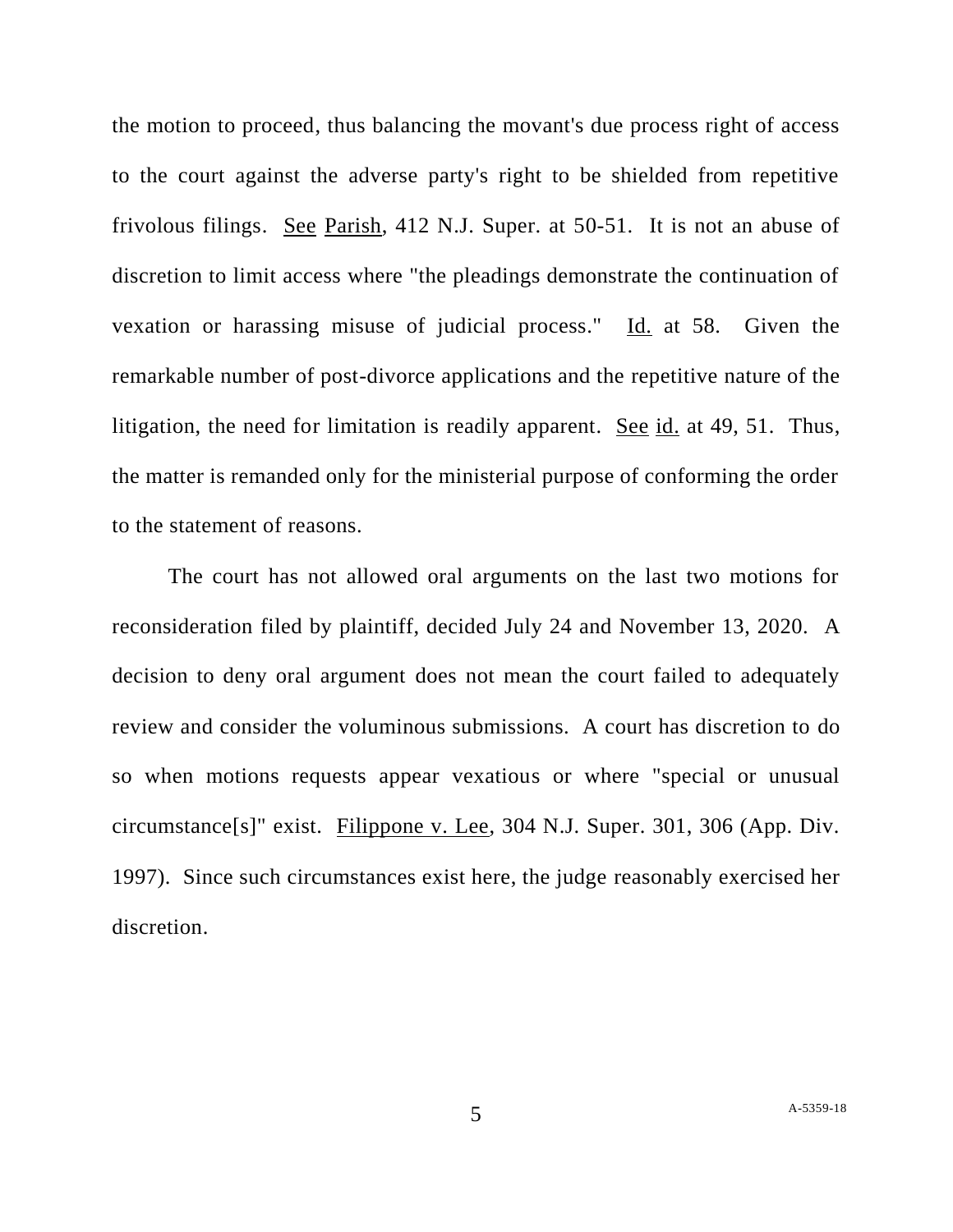Finally, by way of separate appeal, plaintiff seeks our review, specifically,

of the second paragraph of the court's statements of reasons for its June 25, 2019

order. The paragraph states:

This [c]ourt also declined [p]laintiff's request for oral argument. This [c]ourt has entered nearly two . . . dozen [o]rders in this matter over the last two years. Plaintiff often seeks the same relief. Although courts ordinarily grant oral arguments "as of right" pursuant to  $[Rule]1:6-2(d)$ , "the court may deny such request when special or unusual circumstances exist" such as when the request or motion is "frivolous, repetitive, or is intended to harass the former spouse." [Filippone, 304 N.J. Super. at 306]; Kozak v. Kozak, 280 N.J. Super. 272, 274-76 (Ch. Div. 1994), certif. denied, 151 N.J. 73 (1997). "Courts have the inherent authority, if not the obligation, to control the filing of frivolous motions and to curtail harassing and vexatious litigation . . . . [Rule]  $1:4-8(a)(1)$  states that the signature of a party or counsel on a pleading certifies the document is not presented for an improper purpose, such as to harass or to cause unnecessary delay." [Parish, 412 N.J. Super. at 43.] Here, the parties entered into a consent order on April 4, 2019. Plaintiff filed a motion to modify the terms of this consent order on April 12, 2019. Plaintiff filed an order to show cause on April 26, 2019. The [c]ourt denied both of these applications on May 24, 2019. Plaintiff filed her current motion on May 28, only four . . . days later. It is substantively duplicative of her prior motion. Oral argument is denied. The [c]ourt will not permit [p]laintiff to abuse [d]efendant through the [c]ourt system.

Plaintiff's appeal seems to be based on her belief that her motion practice

has not been harassing or vexatious. Instead, she asserts that her frequent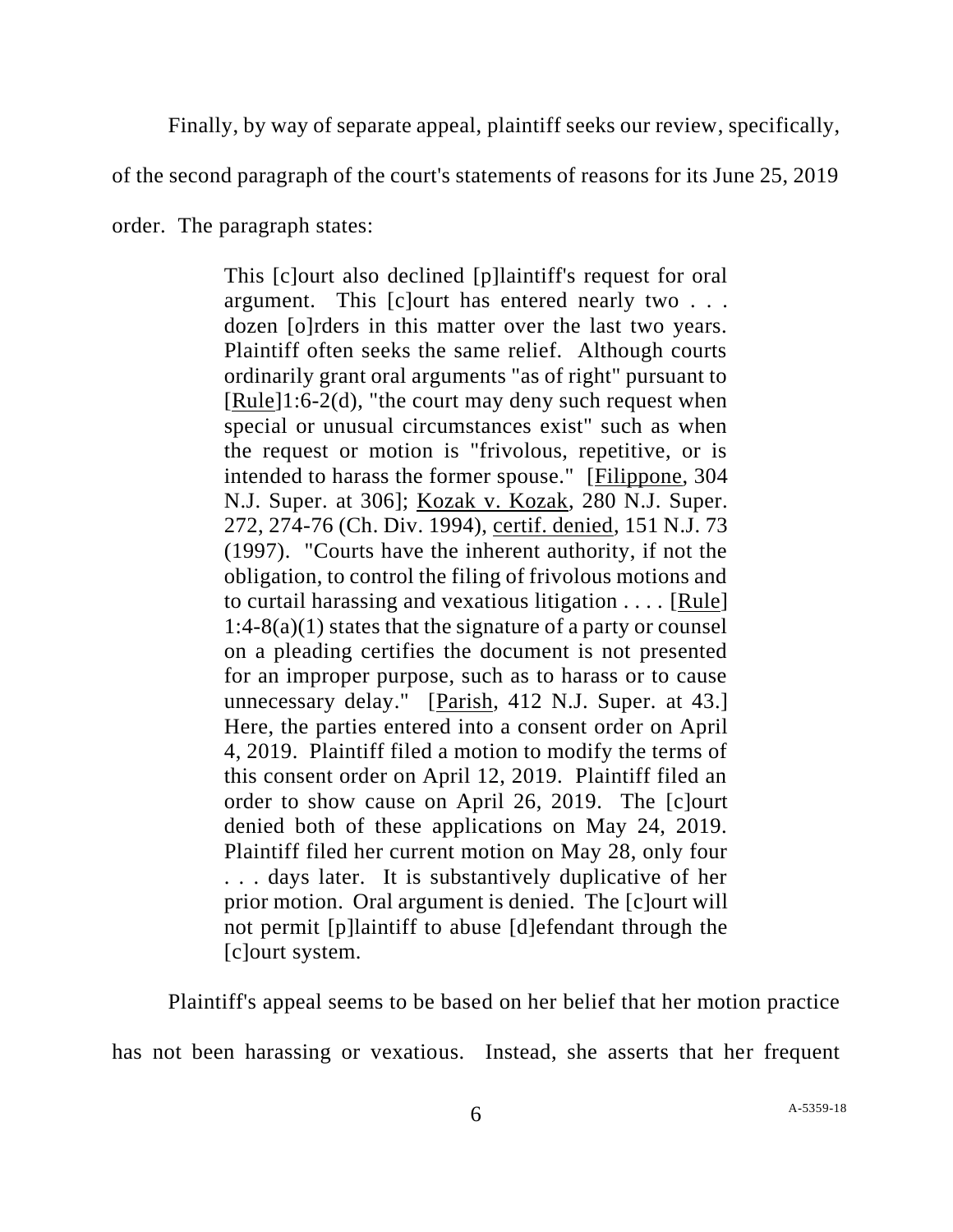motions were generated by defendant's failure to adhere to court orders or employ the parenting coordinator. Because of the somewhat novel nature of the appeal, on June 18, 2020, we explicitly directed that her appeal under Docket No. A-5359-18 would be limited to the paragraph we have quoted from the June 25, 2019 order.

The intent of the Family Part has been not only to prevent plaintiff from harassing defendant, and from seeking to repeatedly set aside consent orders that she entered into on the record, but to protect the child as well. Because of the Family Part's special jurisdiction and expertise in family matters, we accord deference to its factfinding. Cesare v. Cesare, 154 N.J. 394, 413 (1998). The Family Part's findings of fact "are binding on appeal when supported by adequate, substantial, and credible evidence." Id. at 411-12. Such deference is appropriate because the trial court "has the opportunity to make first-hand credibility judgments about the witnesses who appear on the stand; it has a 'feel of the case' that can never be realized by a review of the cold record." N.J. Div. of Youth & Fam. Servs. v. E.P., 196 N.J. 88, 104, (2008) (citing N.J. Div. of Youth & Fam. Servs. v. M.M., 189 N.J. 261, 293 (2007)). That deferential review is amply justified here.

7